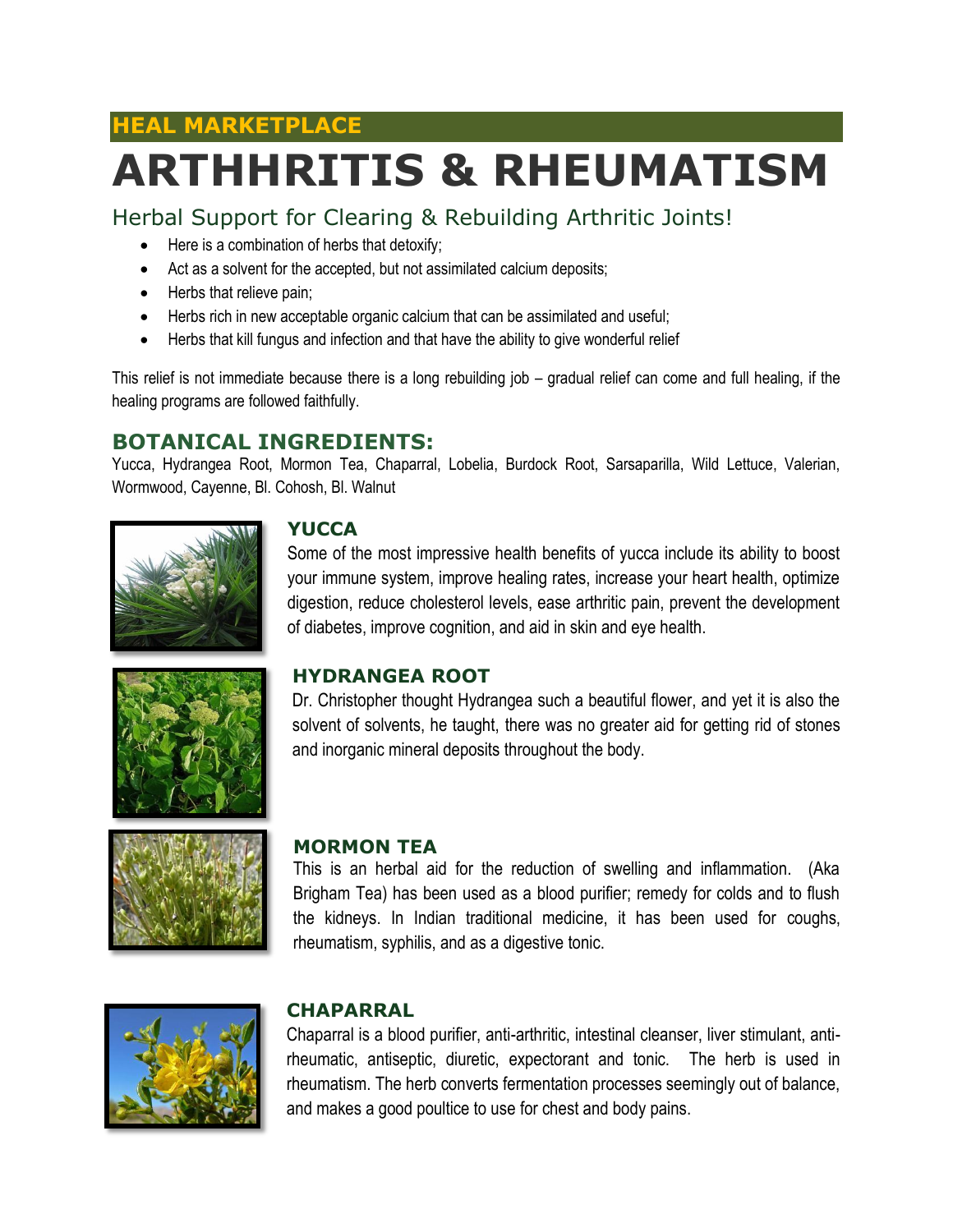

#### **LOBELIA**

Dr. Christopher considered that Lobelia would help correct the entire bodily system, as it is easily diffused and utilized. Its greatest aspect is **that it removes obstructions and congestion within the body**, especially the blood vessels. Over his years of practice, Dr. Christopher administered Lobelia many times, and there were numerous miraculous healings. Time after time, Lobelia helped all, from the very young to the very old, with only positive results.



#### **BURDOCK ROOT**

Burdock is one of the best alterative and blood purifying agents in nature; it cleanses and eliminates impurities of the blood very rapidly. Burdock increases the flow of the urine, and relieves congestion in the lymphatics. As an alterative (an herb to cleanse the blood and tone the body), you need to use the tea over a period of time.



#### **SARSAPARILA**

Dr. Christopher taught that Sarsaparilla is a wonderful tonic blood purifier. It has been used as a spring tonic to eliminate poisons from the blood and purify the system. The herb is also useful in cases of rheumatism which stem from impure blood or toxicity. It helps remove toxins from the body which might be causing some of the pain.



#### **WILD LETTUCE**

Wild lettuce has been used for nervousness and as a sedative. It was considered milder than opium but just as "dreamy". It resembles a feeble opium which does not upset the digestive system, being used as a sedative and narcotic. The juice possess very mild pain allaying and calmative effects. It is sometimes dissolved in wine to be taken for pain.



#### **VALERIAN**

Valerian is classified among the nervine herbs, those herbs that stimulate and heal the nerves. We usually bring our nervous problems on ourselves because of our poor food programs. The nerves become so frayed that they become like uninsulated electric wires, finally shorting out and that is what causes our nervous problems.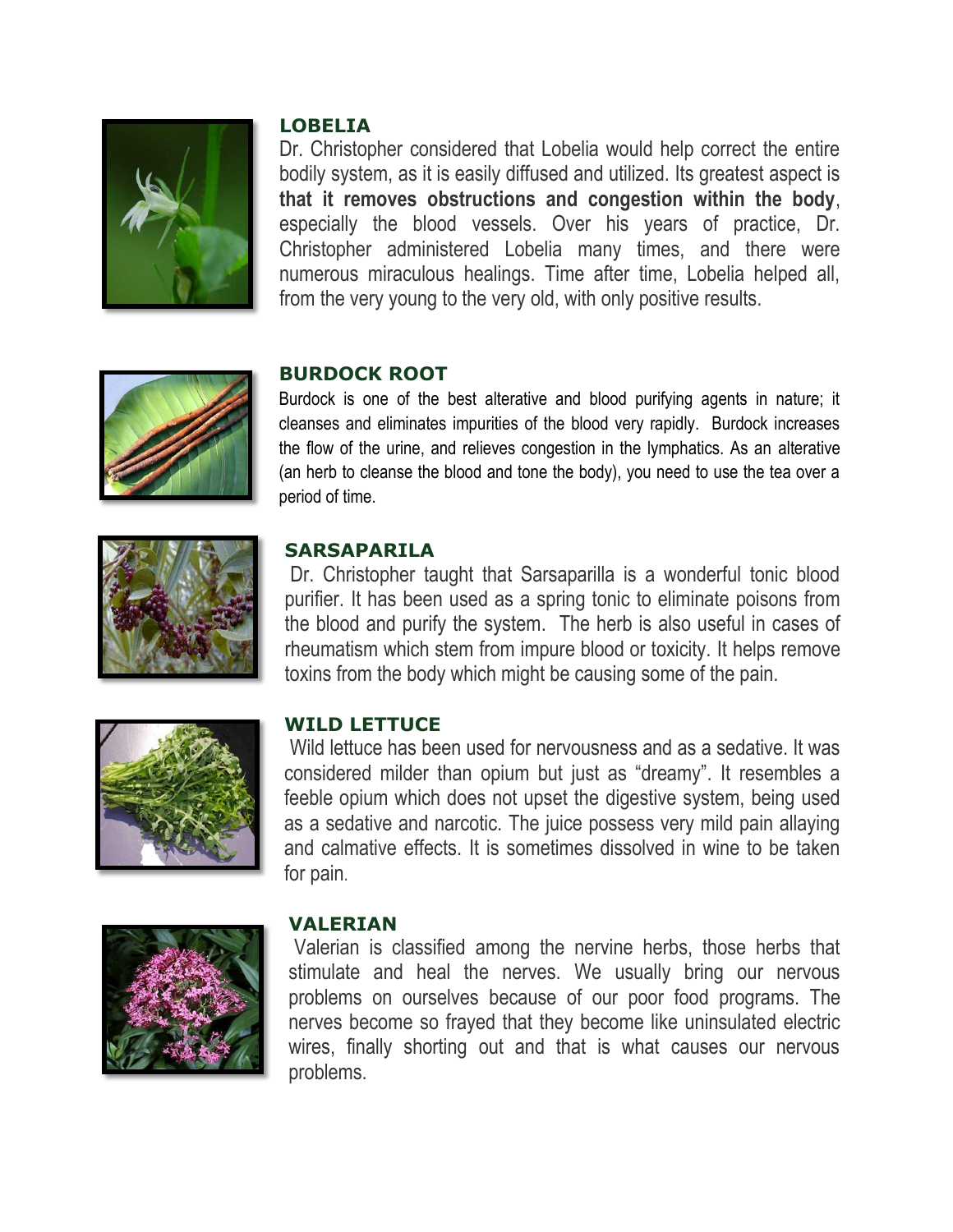



#### **WORMWOOD**

Wormwood is the most bitter remedy there is, in addition to its worm killing ability, it also acts as a wonderful stimulative tonic to the digestive system. It is especially useful for atonic or debilitated conditions. It also has an antiseptic effect on the entire system.

#### **CAYENNE**

One of the most important uses of Cayenne is as a circulatory stimulant. It should be given when a chill is coming on, to offset a cold, or to help break a fever, as it sustains the portal circulation and assists in the removal of mucus, as well as inducing perspiration. Since Cayenne works so effectively to eliminate mucus from the body, it is an excellent expectorant. Mixed with ginger, it does a wonderful job of cleaning out the bronchial tubes and sinus cavities and relieving immediately all problems of colds and congestion





Black Cohosh, as a nervine, feeds, regulates, strengthens, and rebuilds the nervous system. Where there is a weak, irregular heartbeat, Black Cohosh gives slowly increased power to the heart and a rise in arterial pressure. Where the pulse is either too fast or slow, or skips, Black Cohosh can allay the symptoms, even in children. It is considered as effective as, but not as potentially dangerous as, digitalis

#### **BLACK WALNUT**



Black Walnut is a powerful herb; the green husk is the most potent part of all. The herb works to clear a variety of ailments. The organic iodine found in Black Walnut is much more antiseptic and healing than the usual poisonous iodine so commonly used for infections, cuts, etc.

Externally, Black Walnut is nearly a miracle worker in cases of scrofula, eczema, impetigo, acne, dandruff, boils, itch, shingles, and ringworm. Use Black Walnut whenever a skin disorder appears! The tincture is an excellent first-aid remedy for wounds.

## **HOW IT WORKS**

Here is a combination of herbs that detoxify; act as a solvent for the accepted, but not assimilated calcium deposits; herbs that relieve pain; herbs rich in new acceptable organic calcium that can be assimilated and useful; herbs that kill fungus and infection and that have the ability to give wonderful relief. This relief is not immediate because here is a long rebuilding job – gradual relief can come and full healing, if the program is followed faithfully.